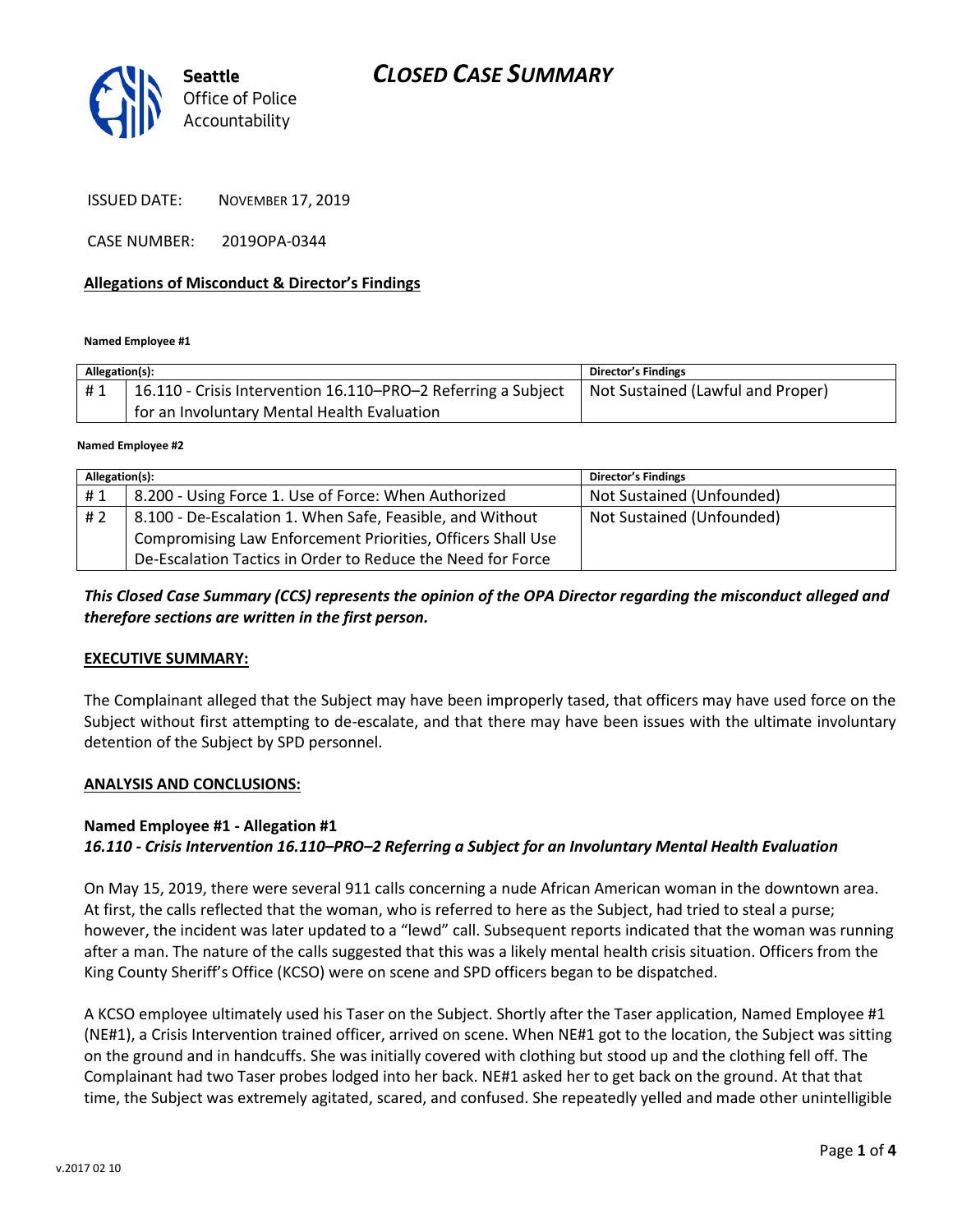

# *CLOSE CASE SUMMARY*

OPA CASE NUMBER: 2019OPA-0344

statements. A man, who identified himself as the Subject's brother, tried to calm her down. At one point, the Subject asked her brother if her children had been raped and her brother said that they had not.

The Subject's brother relayed to the officers that the Subject was high and suffered from schizophrenia. At that time, the decision was made to effectuate the involuntary detention of the Subject and to transport her to a hospital for treatment. NE#1 tried to place a coat on the Subject, but she yelled when he did so. Her brother then assisted in covering her. Once the Subject was covered, she grew calmer.

NE#1 asked the Subject what happened to her. She told him that she had been shot. He then asked her what happened to her before that. She responded orally but in gibberish. A KCSO officer photographed the Taser prongs. The Subject began to move around, and the coat came off of her. The Seattle Fire Department (SFD) responded to the scene and NE#1 asked that they call for AMR. SFD did so. A KCSO officer then removed the Taser prongs from the Subject's back. She reacted in pain and lurched forward. At that time, NE#1 and other officers, including a female patrol officer, held her arms. Other officers held up a blanket as a privacy screen. Once the probes were removed, the blanket was wrapped around the Subject.

NE#1 asked the Subject if she wanted to sit down. She was non-responsive, speaking quickly and again in gibberish. The officers kept her wrapped up. NE#1 stood by her while SFD took her pulse. After several minutes of continuing to stand at that location, AMR arrived on scene. NE#1 walked the Subject towards the ambulance and, with the assistance of other officers and AMR staff, placed the Subject on a gurney. The Subject was secured in four-point restraints and was loaded into the ambulance. She was then transported to the hospital. NE#1 had no further interaction with her.

The Complainant later sent a letter to OPA, SPD, KCSO, and other police oversight bodies. In her letter, the Complainant raised a number of questions and concerns. Several of these related to the tasing of the Subject. Specifically, the Complainant asked why it was necessary to tase the nude Subject, what the Subject did to warrant the tasing, and whether officers attempted to de-escalate prior to using force.

After receiving the letter, OPA initiated an investigation into this incident. OPA's initial review indicated that several SPD officers, including NE#1, responded to the scene. NE#1's Body Worn Video (BWV) established that he did not use reportable force on the Subject and that his primary involvement was the determination that the Subject should be subject to an involuntarily detention. However, OPA could not initially conclusively determine whether any other SPD officers used reportable force on the Complainant or if any other SPD officers were present during or participating in the Taser application. Accordingly, OPA also included allegations surrounding the use of force and de-escalation against an unknown officer.

During its investigation, OPA was able to definitively establish that no SPD officers were present at the time of the Taser application. At the time SPD officers arrived on scene, the Subject had already been tased and was in handcuffs. As no SPD officers used force and since a KCSO officer applied the Taser, OPA does not have jurisdiction over this portion of the case. For this reason, OPA does not and cannot answer the Complainant's questions concerning why force was used, the need for that force, why a Taser was appropriate given the Subject's nudity and her mental illness, and whether officers de-escalated prior to using force.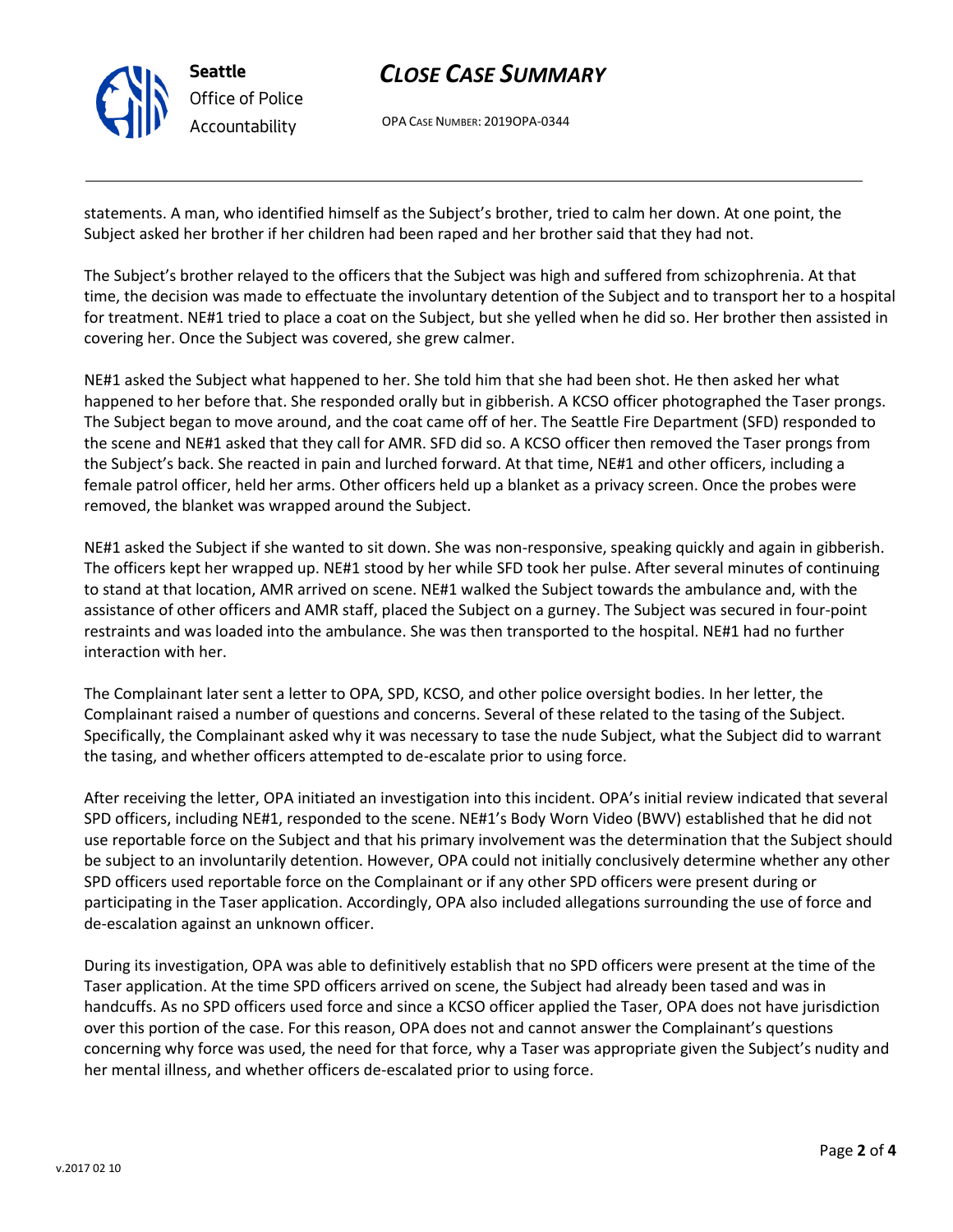

# *CLOSE CASE SUMMARY*

OPA CASE NUMBER: 2019OPA-0344

The Complainant did, however, have additional questions concerning the decision to involuntarily commit the Complainant and the overall SPD response to the incident. She asked whether the SPD officers on the scene were trained in Crisis Intervention, whether officers tried to cover the Subject up given her lack of clothing, whether there were female officers on scene, what medical treatment the Subject was provided, and why she was ultimately involuntarily detained.

OPA's investigation yielded answers to the Complainant's questions. First, at the time of the incident, NE#1 was a crisis trained officer. Moreover, other SPD officers on scene were also crisis trained. Second, after NE#1 responded to this incident, he tried to ensure that the Subject was covered with clothing, including working with the Subject's brother to cover her and placing a jacket over her. Moreover, NE#1 repeatedly sought a blanket to cover the Subject with. He ultimately wrapped the Subject in a blanket after the Taser probes were removed. Third. there were at least two female officers on scene, including a female patrol officer who directly assisted NE#1 during this incident. Fourth, the Subject received medical treatment from SFD and AMR personnel at the scene and prior to being transported to the hospital for further medical attention. However, given limitations on the disclosure of medical information, OPA does not know what care the Subject received once she was admitted into the hospital and whether or not she is still under receiving medical attention and from whom.

Fifth, and last, with regard to the decision to involuntarily detain the Subject, this is governed by SPD Policy 16.110- PRO-1. This policy provides guidance on when an officer may refer a subject for an involuntary mental health evaluation. The policy cites to the Revised Code of Washington (RCW) for the definition of when the subject meets the criteria for an involuntary detention. The RCW, in turn, states that such a detention is warranted where the subject: "is suffering from a mental disorder and presents an imminent likelihood of serious harm or is in imminent danger because of being gravely disabled."

Based on OPA's review of the BWV, it appears clear that the Subject was in the throes of a profound mental health crisis. Prior to coming into contact with law enforcement, she was nude and was running through streets in downtown Seattle. Moreover, at that time, she was high on an unknown narcotic and suffering from schizophrenia. In addition, at the time she was first observed by NE#1, she appeared disoriented, scared, and in significant distress. She was paranoid and was largely unable to communicate with officers. Based on the totality of the information available to NE#1, he correctly determined that the Subject was suffering from a mental disorder that caused her to be gravely disabled. As a result, the Subject presented an imminent danger to herself and was at risk of suffering imminent harm. Given this, NE#1 acted consistent with policy and law when he involuntarily detained her.

For the above reasons, OPA recommends that this allegation be Not Sustained – Lawful and Proper.

Recommended Finding: **Not Sustained (Lawful and Proper)**

## **Named Employee #2 - Allegations #1** *8.200 - Using Force 1. Use of Force: When Authorized*

As discussed above, the Complainant raised concerns regarding the tasing of the Subject and whether the officer who tased the Subject, as well as other officers on-scene at the time, de-escalated prior to using force. It was unclear at the time this case was initiated whether or not any SPD officers were present at the time of the Taser application and, if so, whether SPD officers used reportable force against the Subject and/or failed to de-escalate.